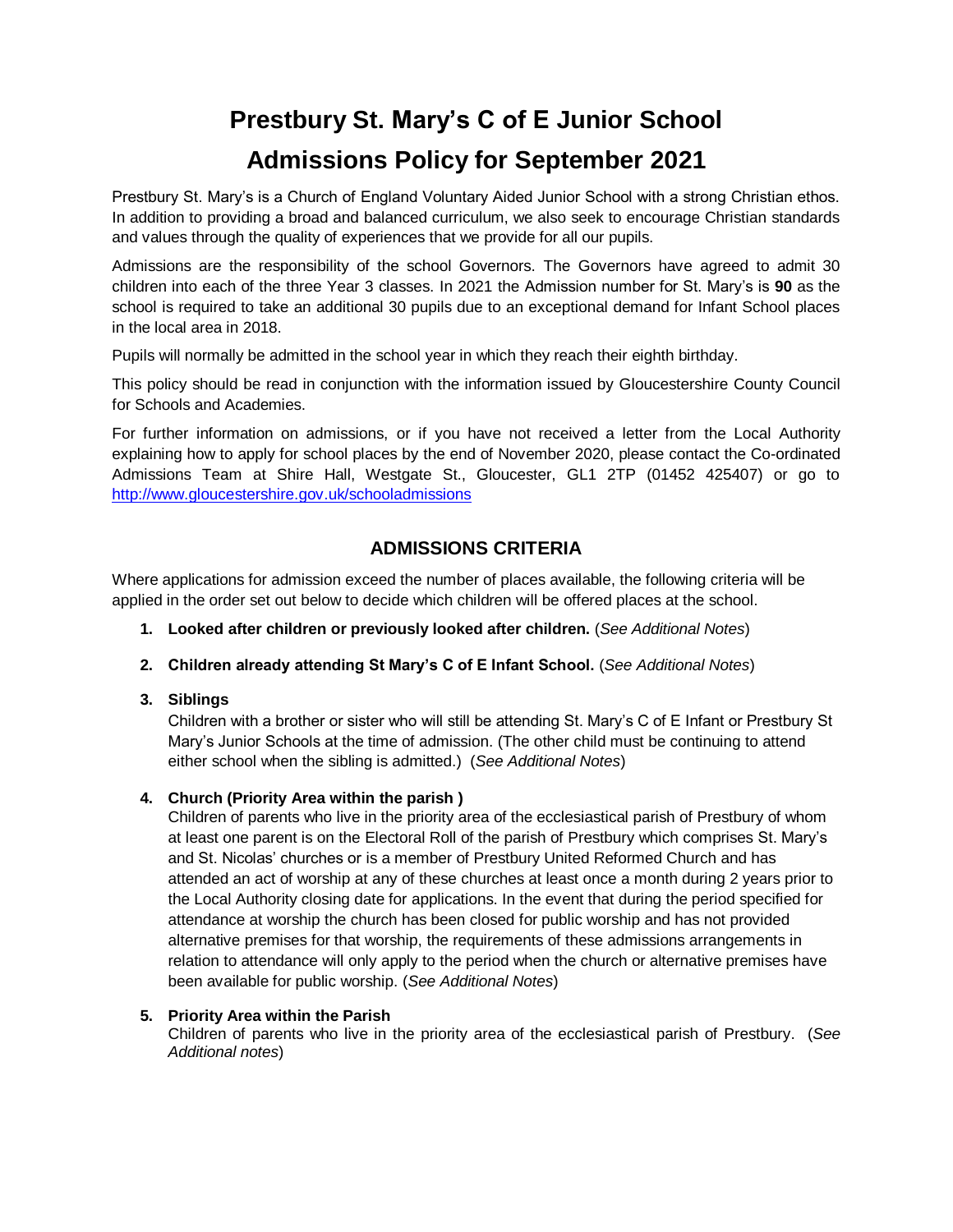# **6. Church (Non-Priority Area within the parish)**

Children of parents who live in the rest of the ecclesiastical parish of Prestbury of whom at least one parent is on the Electoral Roll of the parish of Prestbury which comprises St. Mary's and St. Nicolas' churches or is a member of Prestbury United Reformed Church and has attended an act of worship at any of these churches at least once a month during 2 years prior to the Local Authority closing date for applications. In the event that during the period specified for attendance at worship the church has been closed for public worship and has not provided alternative premises for that worship, the requirements of these admissions arrangements in relation to attendance will only apply to the period when the church or alternative premises have been available for public worship. (*See Additional Notes*)

# **7. The Non-Priority Area within the Parish**

Children who live in the rest of the ecclesiastical parish of Prestbury . *(See Additional notes)*

# **8. Outside the Parish**

Children who live outside the ecclesiastical parish of Prestbury. *(See Additional notes)*

# **Additional Notes**

# **The Ecclesiastical Parish of Prestbury**

A map of the ecclesiastical parish of Prestbury is available from the school office and on the school website [www.prestburystmarysfederation.co.uk/.](http://www.prestburystmarysfederation.co.uk/) Addresses can also be checked by entering the postcode on the website 'A Church Near You' - [www.achurchnearyou.com/](http://www.achurchnearyou.com/)

### **Priority Area within the Parish**

- a) addresses on Bouncers Lane and areas to the east of that road
- b) addresses on The Burgage, Bowbridge Lane, Spring Lane and areas to the east of those roads
- c) addresses on Tatchley Lane, Chiltern Road, Glebe Road and Newland Court.
- d) Numbers 313 to 333 and 314A/314 to 344A/344 Prestbury Road (being that part of Prestbury Road lying between the junction of Priors Rd and and Bouncers Lane to the south, and the junction of Laurel Drive and Tatchley Lane to the north ).

A map of this area and a list of the included roads are available in the school office and on the school website.

### **Oversubscription (Criteria 2 and 3)**

In the event of oversubscription in these criteria places will be allocated to children in the following order:

- a) Those who live in the priority area of the parish.
- b) Those who live in the non-priority area of the parish.
- c) Those who live outside the parish.

The places will be allocated within each category to those with the strongest geographical claim, measured in a straight line from the Ordnance Survey address point of the child's permanent home address (including flats), to the Ordnance Survey address point of the school, using the Local Authority's computerised measuring system: with those living closer to the school receiving the higher priority. In the event that two or more children have the same distance measurement, a process of random allocation will be followed by the Governing Body and overseen by an independent observer.

### **Oversubscription (except for Criteria 2 and 3)**

Places in each criterion will be allocated to those who have the strongest geographical claim measured in a straight line from the Ordnance Survey address point of the child's permanent home address (including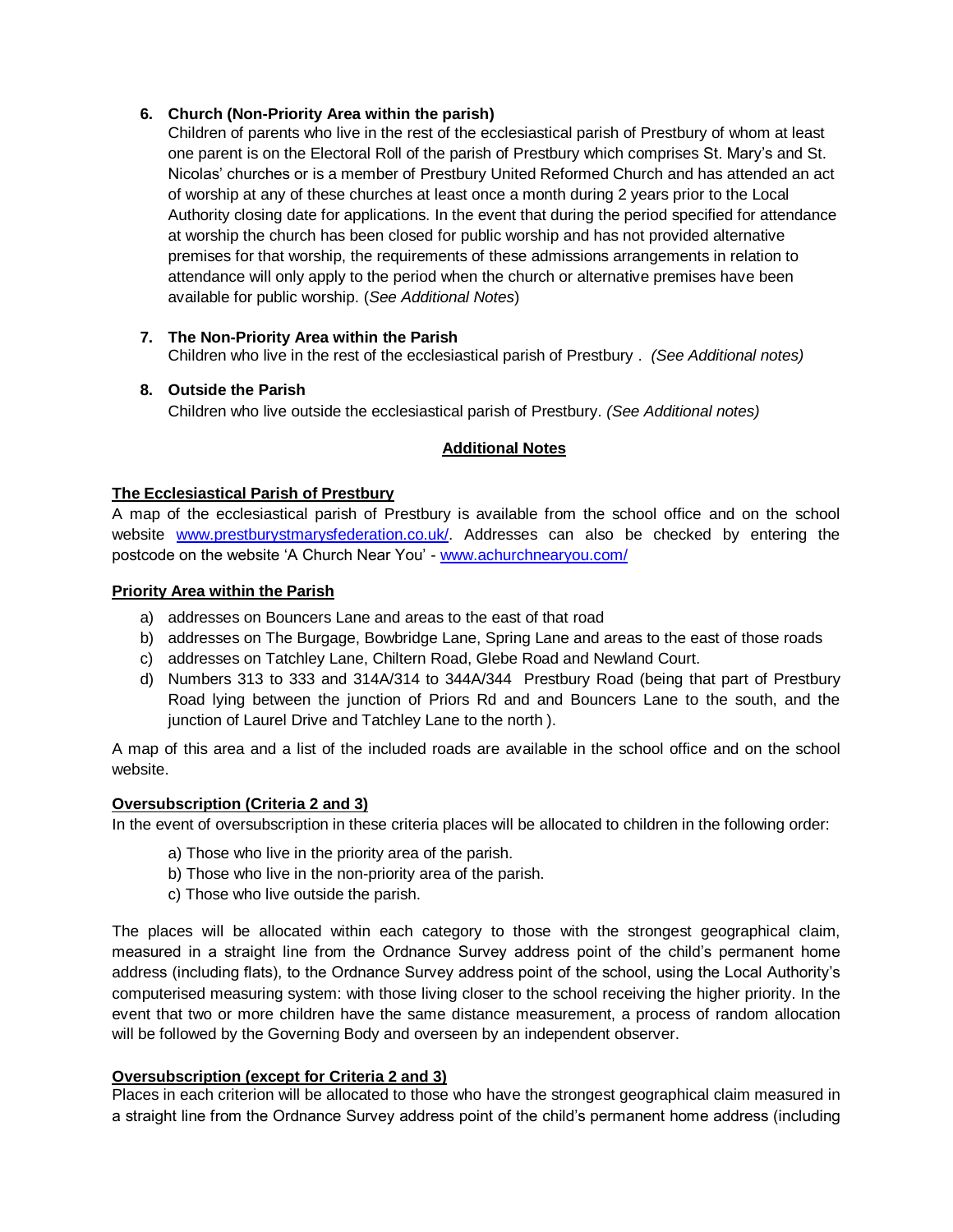flats); to the Ordnance Survey address point of the school, using the Local Authority's computerised measuring system; with those living closer to the school receiving the higher priority. In the event that two or more children have the same distance measurement, a process of random allocation will be followed by the Governing Body and overseen by an independent observer.

#### **Application under criterion 1**

The 2021 School Admissions Code (the Code) requires children who appear (to the admission authority) to have been in state care outside of England and ceased to be in state care as a result of being adopted to be given equal first priority in admission arrangements, alongside looked after children (LAC) and children who were previously looked after by English local authorities (PLAC). This advice refers to these children as internationally adopted previously looked after children – "**IAPLAC"**.

A 'looked after child' (1) or a child who was previously looked after but immediately after being looked after became subject to an adoption (2) child arrangements order (residency order) (3) or special guardianship order (4).

(1) A 'looked after child' is a child who is (a) in the care of a local authority, or (b) being provided with accommodation by a local authority in the exercise of their social services functions (see the definition in Section 22(1) of the Children Act 1989) at the time of making an application to a school. In Gloucestershire, such children are referred to as Children in Care.

(2) This includes children who were adopted under the Adoption Act 1976 (see section 12 adoption orders) and children who were adopted under the Adoption and Children's Act 2002 (see section 46 adoption orders).

(3) Under the provisions of section 12 of the Children and Families Act 2014, which amend section 8 of the Children Act 1989, residence orders have now been replaced by child arrangements orders.

(4) See Section 14A of the Children Act 1989 which defines a 'special guardianship order' as an order appointing one or more individuals to be a child's special guardian (or special guardians).

### **Application under criterion 3**

We follow the Local Authority definition of a sibling as ''a brother or sister, half brother or sister, adopted brother or sister, step brother or sister or the child of the parent/carer's partner as well as children brought together by a same sex civil partnership. In every case, the child must be living in the same family unit at the same address."

#### **Applications under criteria 4 and 6**

The Electoral Roll of the ecclesiastical parish of Prestbury should not be confused with the parliamentary electoral register for the civil parish. To qualify for inclusion on the Electoral Roll of the parish the following criteria must be met:

- Be aged 16 years or over.
- Be baptised.
- Be a lay member of the Church of England.
- Be either resident in the ecclesiastical parish, or for the previous six months have habitually attended public worship in the parish.

Further information and an application form are available from the Prestbury parish website [www.prestbury.net/electoral\\_roll.htm](http://www.prestbury.net/electoral_roll.htm)

A member of Prestbury United Reformed Church will have been formally received into church membership by the decision of a Church Meeting and their name recorded on the church Membership Roll.

Applications must be supported by a completed Supplementary Information Form (SIF) which can be downloaded from the school website and must signed by one of the Prestbury parish clergy after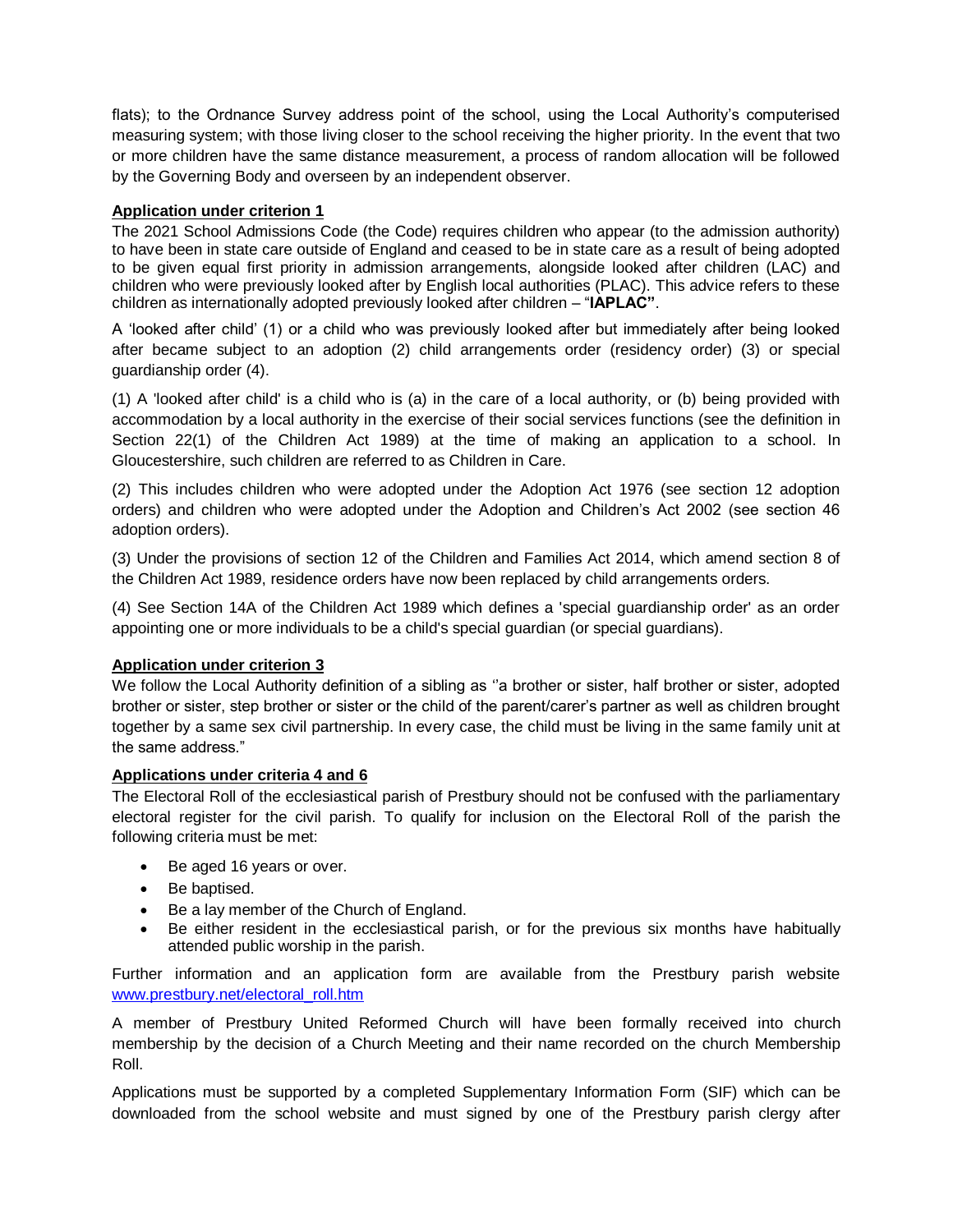consultation with the church wardens, or signed by the Prestbury URC minister after consultation with the church elders, confirming the parent's Christian commitment and regular attendance at St. Mary's, St Nicolas' churches, or Prestbury URC. If a family has moved into the parish during the last two years, and wish to apply under these criteria, they must also provide a Supplementary Information Form signed by their previous parish priest or minister confirming that they have met the requirements for admission under these criteria.

# **The completed Supplementary Information Form must be received by the school by the closing date for admissions.**

#### **Children with an Education, Health and Care Plan (EHCP)**

Children who have an Education, Health and Care (EHCP) Plan are placed in schools through the arrangements set out in the SEN Code of Practice and not through any admission criteria. Governing Bodies are required by Section 324 of the Education Act 1996 to admit a child with an Education, Health and Care Plan that names the school, even if the school is full. Parents of children with an EHCP should contact their child's casework officer for any further information.

#### **Waiting Lists**

If demand exceeds places available, the Governors will keep a waiting list of the names of applicants ranked into ascending order, based on the criteria above. The waiting list will be held for at least the first two terms until the end of December. Parents must contact school after this date if they wish to remain on the waiting list.

#### **Fair Access Protocols**

The school has signed up to the in-year Fair Access Protocols held by the Local Authority. Should a vulnerable child within these Protocols require a place at the school, they will take precedence over any child on the waiting list.

#### **In-Year Admissions**

For in-year applications only, parents should apply directly to their preferred school.

### **Appeals**

Parents/Carers have a right to appeal against refusal by the Governing Body to admit their child to the school and are advised to follow the advice given in the **Primary Guidance Booklet** from [http://www.gloucestershire.gov.uk/startingprimary.](http://www.gloucestershire.gov.uk/startingprimary) If you wish to appeal formally then a request in writing must be submitted to the school. Independent Appeals will then be arranged by the Governing Body assisted by the Local Authority and conducted in accordance with the Code of Practice on Admission Appeals. We would appreciate any appeals to be sent to the school by **21st May 2021.** Further details of the appeals procedure are available by contacting the school.

#### **Changing Address**

If you are moving home then we follow the advice in the **Primary Guidance Booklet**. We will also require the same proof of the intended move and if the move has not been made by the closing date for admissions we cannot use the new address for allocation purposes. If your address changes after the closing date, please keep us informed as we will then be able to use your new address for correspondence, any future allocations and waiting list positions.

#### **Children of UK Service Personnel and other Crown Servants (including diplomats)**

In line with the Schools Admissions Code (December 2014) we do not guarantee a place at the school but we can use the address to which the family is being posted for allocation purposes before the family has arrived there, provided the application is accompanied by an official government letter. Please see